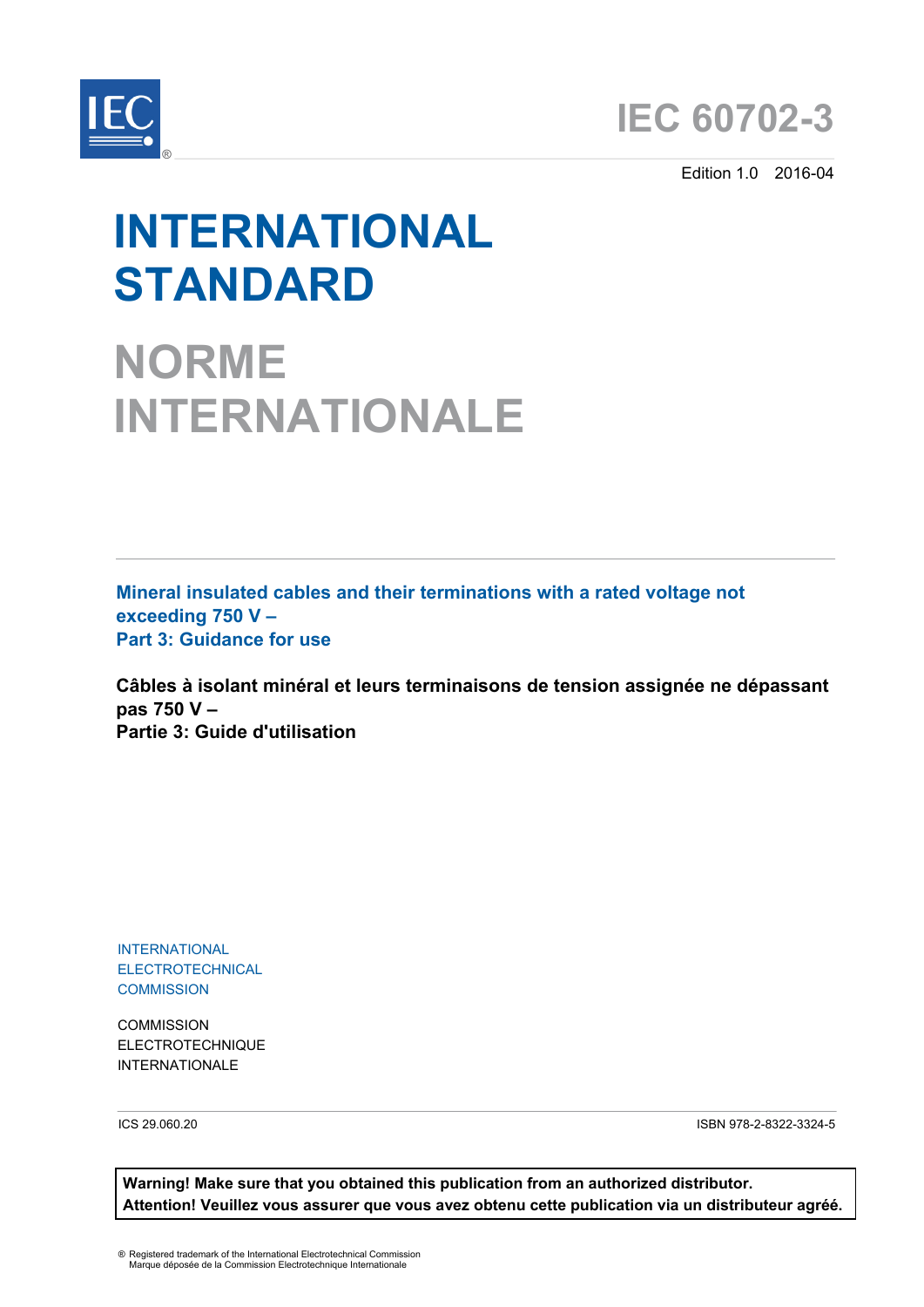# CONTENTS

| 1 |       |  |  |
|---|-------|--|--|
| 2 |       |  |  |
| 3 |       |  |  |
| 4 |       |  |  |
|   | 4.1   |  |  |
|   | 4.2   |  |  |
|   | 4.3   |  |  |
| 5 |       |  |  |
|   | 5.1   |  |  |
|   | 5.2   |  |  |
|   | 5.3   |  |  |
|   | 5.4   |  |  |
|   | 5.5   |  |  |
|   | 5.5.1 |  |  |
|   | 5.5.2 |  |  |
|   | 5.5.3 |  |  |
|   | 5.5.4 |  |  |
|   | 5.6   |  |  |
|   | 5.7   |  |  |
|   | 5.8   |  |  |
|   | 5.9   |  |  |
| 6 |       |  |  |
| 7 |       |  |  |
| 8 |       |  |  |
|   | 8.1   |  |  |
|   | 8.2   |  |  |
|   | 8.3   |  |  |
|   |       |  |  |
|   |       |  |  |
|   |       |  |  |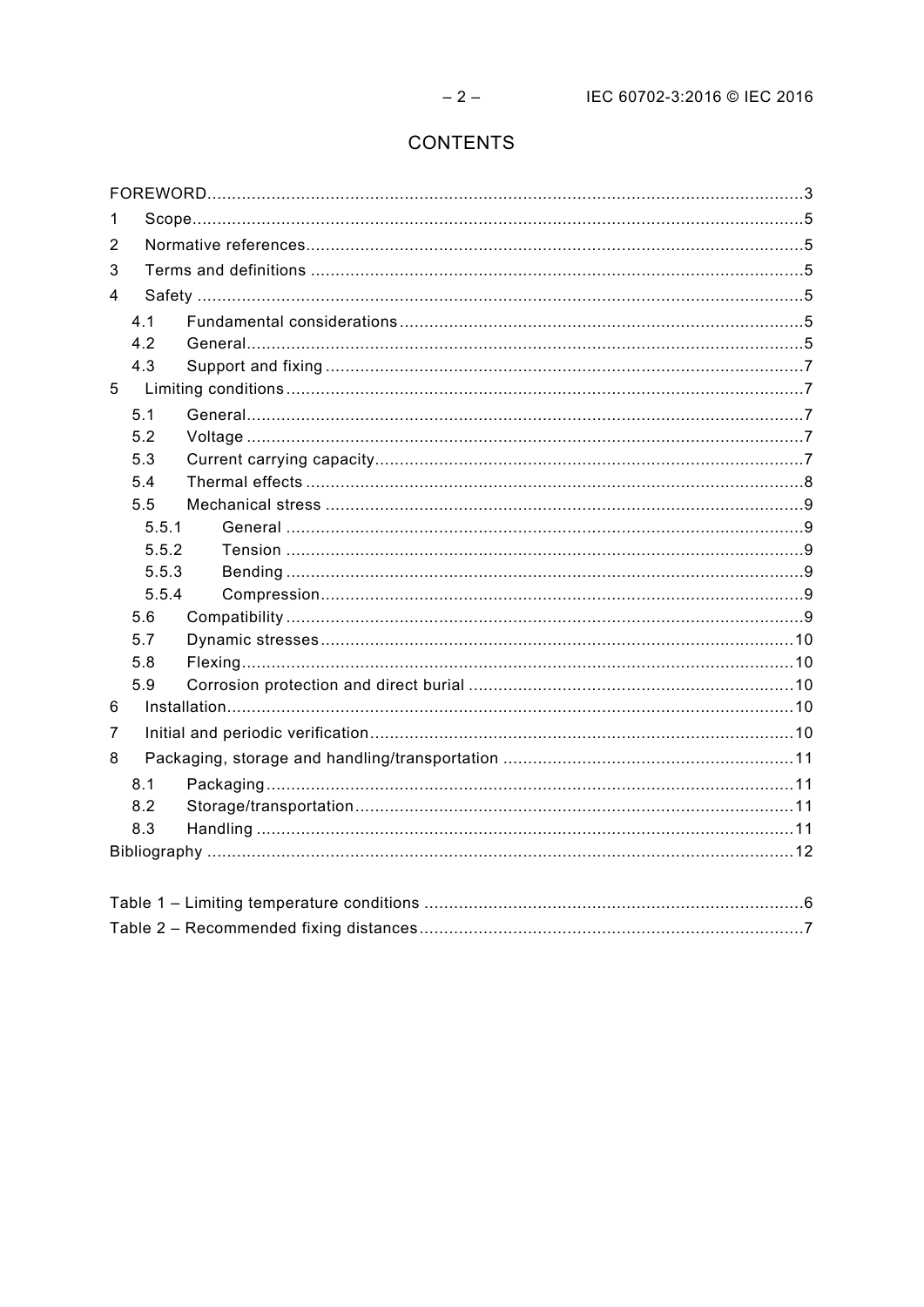# INTERNATIONAL ELECTROTECHNICAL COMMISSION

\_\_\_\_\_\_\_\_\_\_\_\_

## **MINERAL INSULATED CABLES AND THEIR TERMINATIONS WITH A RATED VOLTAGE NOT EXCEEDING 750 V –**

### **Part 3: Guidance for use**

### FOREWORD

- <span id="page-2-0"></span>1) The International Electrotechnical Commission (IEC) is a worldwide organization for standardization comprising all national electrotechnical committees (IEC National Committees). The object of IEC is to promote international co-operation on all questions concerning standardization in the electrical and electronic fields. To this end and in addition to other activities, IEC publishes International Standards, Technical Specifications, Technical Reports, Publicly Available Specifications (PAS) and Guides (hereafter referred to as "IEC Publication(s)"). Their preparation is entrusted to technical committees; any IEC National Committee interested in the subject dealt with may participate in this preparatory work. International, governmental and nongovernmental organizations liaising with the IEC also participate in this preparation. IEC collaborates closely with the International Organization for Standardization (ISO) in accordance with conditions determined by agreement between the two organizations.
- 2) The formal decisions or agreements of IEC on technical matters express, as nearly as possible, an international consensus of opinion on the relevant subjects since each technical committee has representation from all interested IEC National Committees.
- 3) IEC Publications have the form of recommendations for international use and are accepted by IEC National Committees in that sense. While all reasonable efforts are made to ensure that the technical content of IEC Publications is accurate, IEC cannot be held responsible for the way in which they are used or for any misinterpretation by any end user.
- 4) In order to promote international uniformity, IEC National Committees undertake to apply IEC Publications transparently to the maximum extent possible in their national and regional publications. Any divergence between any IEC Publication and the corresponding national or regional publication shall be clearly indicated in the latter.
- 5) IEC itself does not provide any attestation of conformity. Independent certification bodies provide conformity assessment services and, in some areas, access to IEC marks of conformity. IEC is not responsible for any services carried out by independent certification bodies.
- 6) All users should ensure that they have the latest edition of this publication.
- 7) No liability shall attach to IEC or its directors, employees, servants or agents including individual experts and members of its technical committees and IEC National Committees for any personal injury, property damage or other damage of any nature whatsoever, whether direct or indirect, or for costs (including legal fees) and expenses arising out of the publication, use of, or reliance upon, this IEC Publication or any other IEC Publications.
- 8) Attention is drawn to the Normative references cited in this publication. Use of the referenced publications is indispensable for the correct application of this publication.
- 9) Attention is drawn to the possibility that some of the elements of this IEC Publication may be the subject of patent rights. IEC shall not be held responsible for identifying any or all such patent rights.

International Standard IEC 60702-3 has been prepared by IEC technical committee 20: Electric cables.

This first edition of IEC 60702-3 is based on CENELEC HD 586.3.

The text of this standard is based on the following documents:

| <b>FDIS</b>  | Report on voting |
|--------------|------------------|
| 20/1618/FDIS | 20/1623/RVD      |

Full information on the voting for the approval of this standard can be found in the report on voting indicated in the above table.

This publication has been drafted in accordance with the ISO/IEC Directives, Part 2.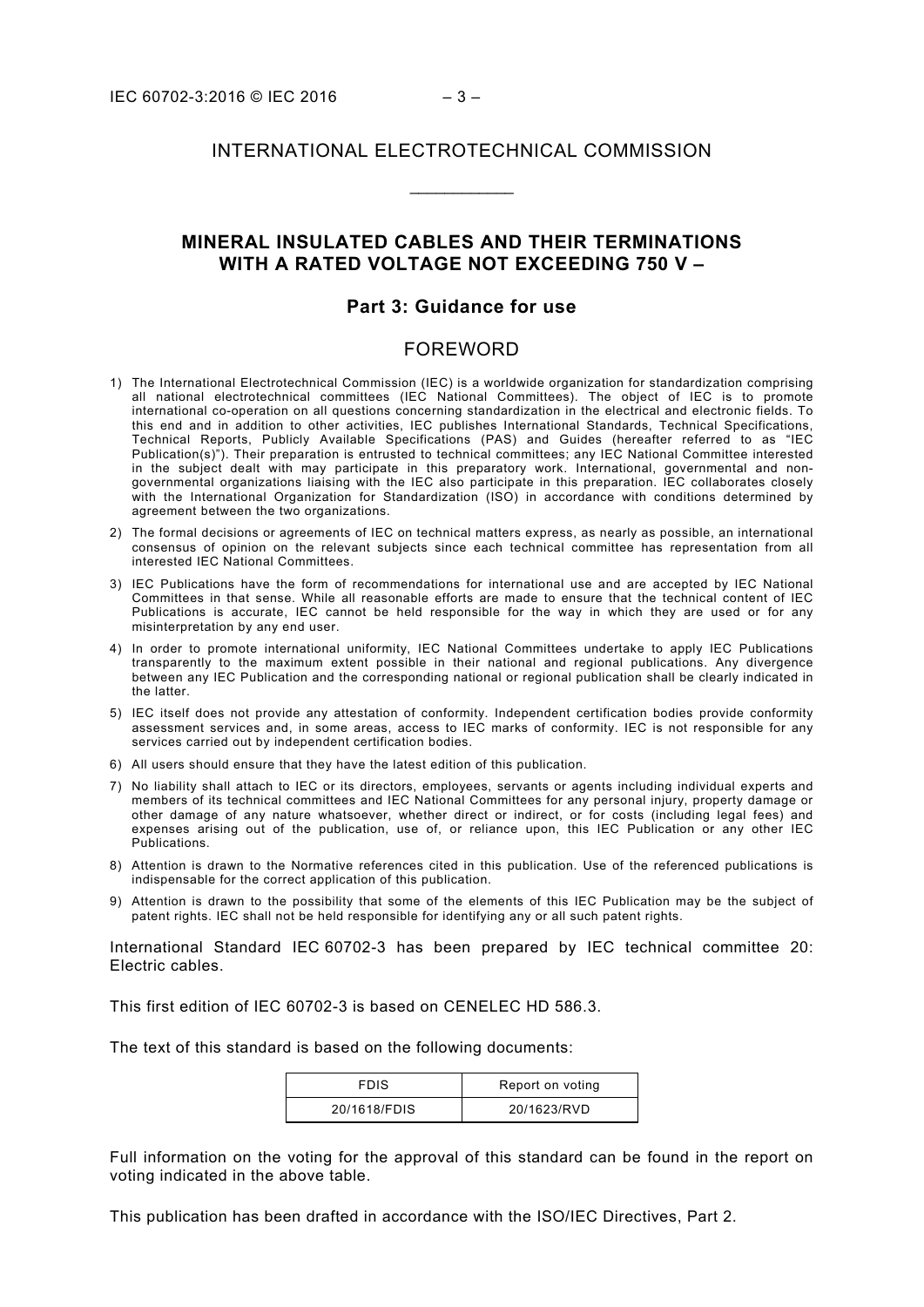A list of all parts in the IEC 60702 series, published under the general title *Mineral insulated cables and their terminations with a rated voltage not exceeding 750 V*, can be found on the IEC website.

The committee has decided that the contents of this publication will remain unchanged until the stability date indicated on the IEC website under "http://webstore.iec.ch" in the data related to the specific publication. At this date, the publication will be

- reconfirmed,
- withdrawn,
- replaced by a revised edition, or
- amended.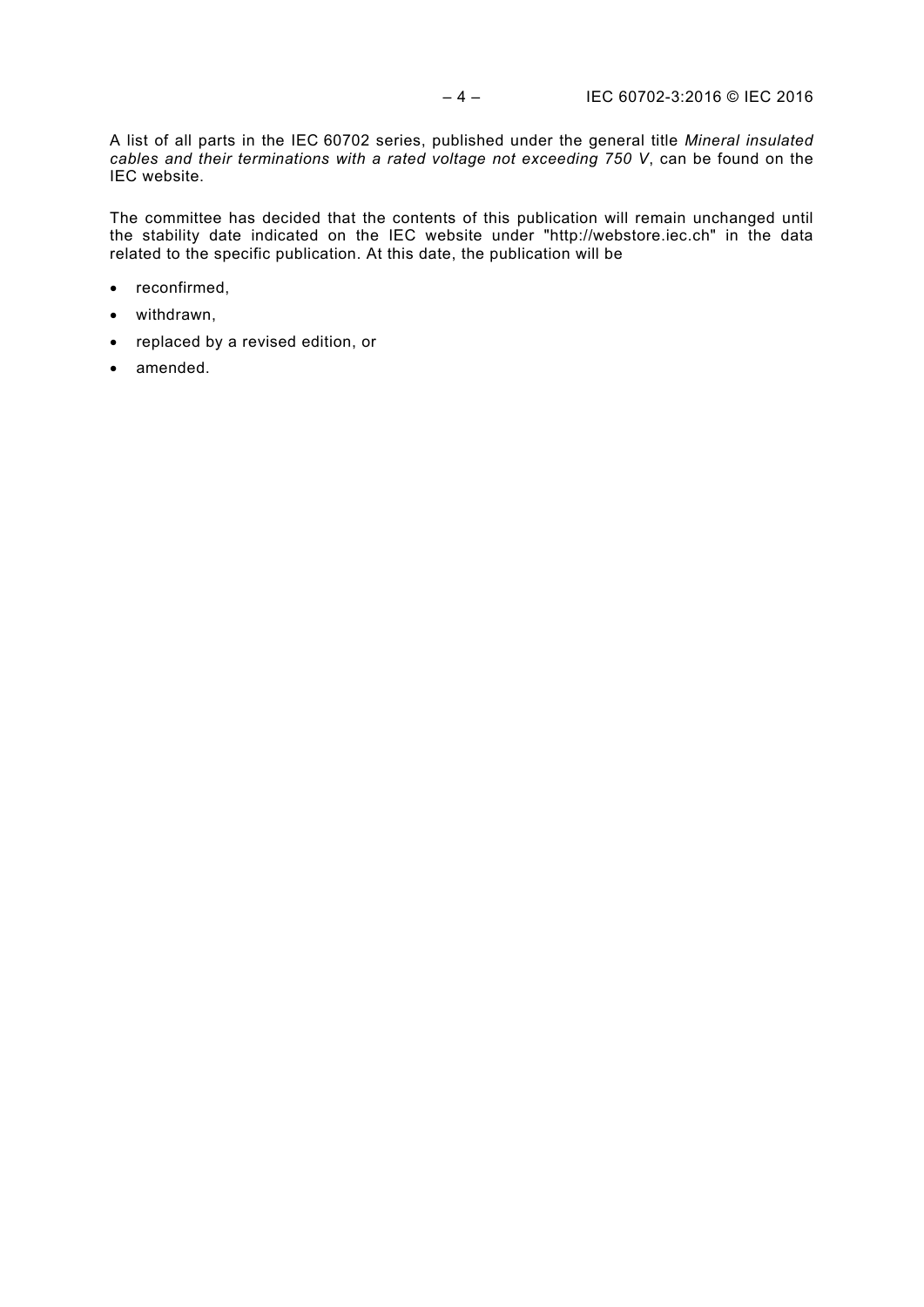# **MINERAL INSULATED CABLES AND THEIR TERMINATIONS WITH A RATED VOLTAGE NOT EXCEEDING 750 V –**

# **Part 3: Guidance for use**

#### <span id="page-4-0"></span>**1 Scope**

This part of IEC 60702 provides guidance for the safe use of mineral insulated cables and their terminations with a rated voltage not exceeding 750 V which are specified in IEC 60702- 1 and IEC 60702-2.

## <span id="page-4-1"></span>**2 Normative references**

The following documents, in whole or in part, are normatively referenced in this document and are indispensable for its application. For dated references, only the edition cited applies. For undated references, the latest edition of the referenced document (including any amendments) applies.

<span id="page-4-5"></span><span id="page-4-4"></span><span id="page-4-3"></span><span id="page-4-2"></span>IEC 60364-1, *Low-voltage electrical installations – Part 1: Fundamental principles, assessment of general characteristics, definitions*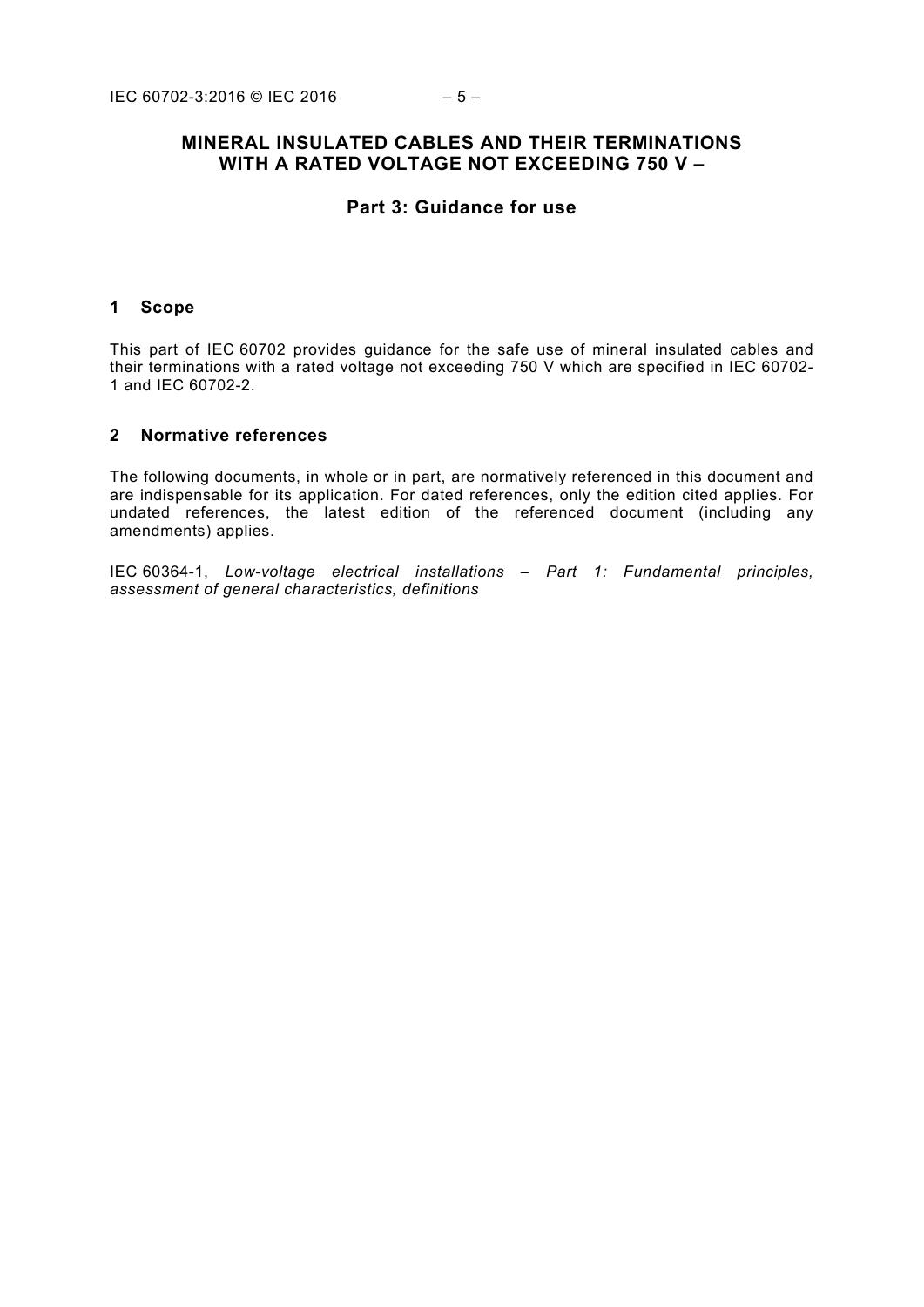# SOMMAIRE

| $\mathbf 1$ |       |                                                                   |  |
|-------------|-------|-------------------------------------------------------------------|--|
| 2           |       |                                                                   |  |
| 3           |       |                                                                   |  |
| 4           |       |                                                                   |  |
|             | 4.1   |                                                                   |  |
|             | 4.2   |                                                                   |  |
|             | 4.3   |                                                                   |  |
| 5           |       |                                                                   |  |
|             | 5.1   |                                                                   |  |
|             | 5.2   |                                                                   |  |
|             | 5.3   |                                                                   |  |
|             | 5.4   |                                                                   |  |
|             | 5.5   |                                                                   |  |
|             | 5.5.1 |                                                                   |  |
|             | 5.5.2 |                                                                   |  |
|             | 5.5.3 |                                                                   |  |
|             | 5.5.4 |                                                                   |  |
|             | 5.6   |                                                                   |  |
|             | 5.7   |                                                                   |  |
|             | 5.8   |                                                                   |  |
|             | 5.9   | Protection contre la corrosion et enfouissement sans protection22 |  |
| 6           |       |                                                                   |  |
| 7           |       |                                                                   |  |
| 8           |       |                                                                   |  |
|             | 8.1   |                                                                   |  |
|             | 8.2   |                                                                   |  |
|             | 8.3   |                                                                   |  |
|             |       |                                                                   |  |
|             |       |                                                                   |  |
|             |       |                                                                   |  |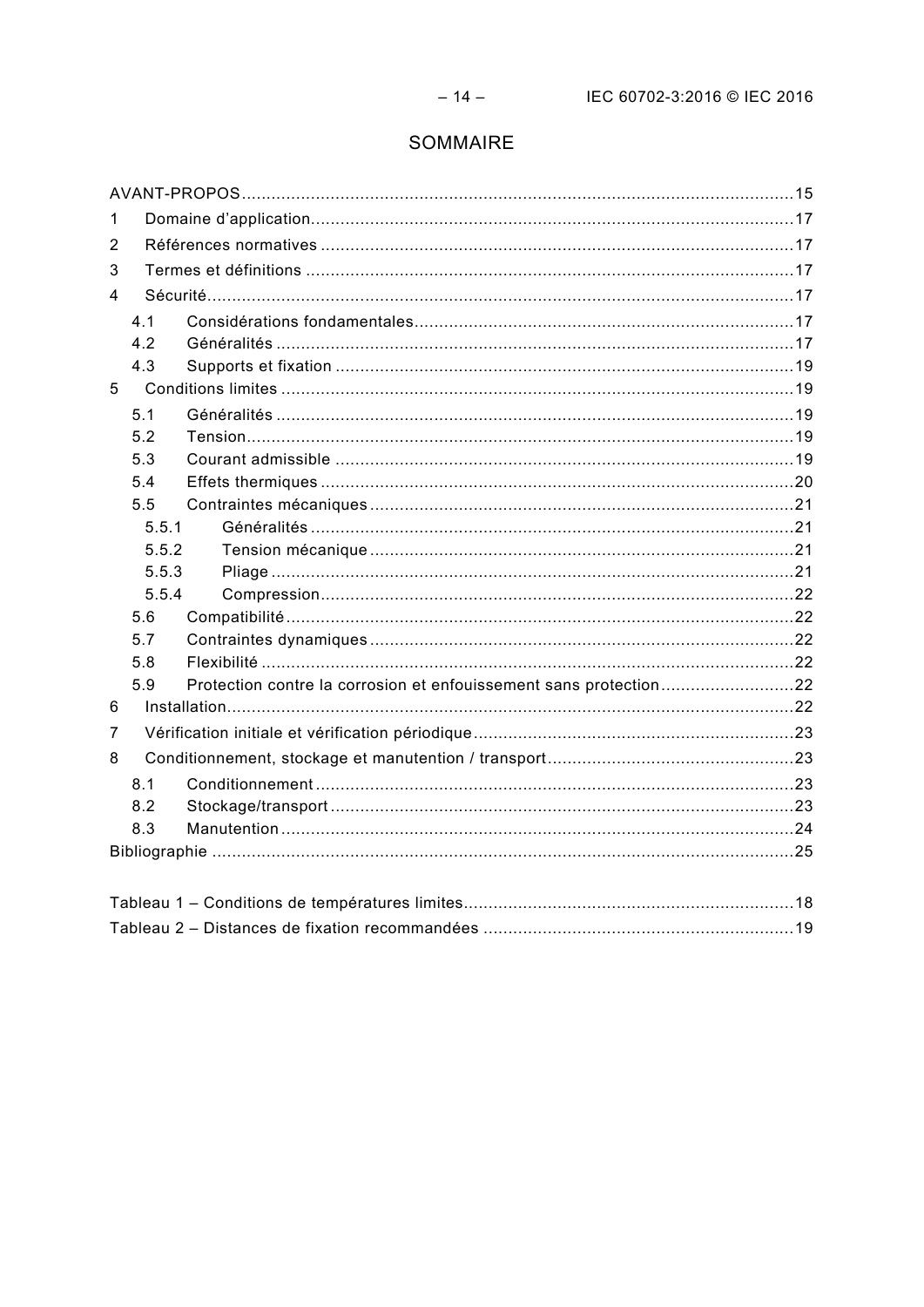# COMMISSION ÉLECTROTECHNIQUE INTERNATIONALE

\_\_\_\_\_\_\_\_\_\_\_\_

# **CÂBLES À ISOLANT MINÉRAL ET LEURS TERMINAISONS DE TENSION ASSIGNÉE NE DÉPASSANT PAS 750 V –**

## **Partie 3: Guide d'utilisation**

## AVANT-PROPOS

- <span id="page-6-0"></span>1) La Commission Electrotechnique Internationale (IEC) est une organisation mondiale de normalisation composée de l'ensemble des comités électrotechniques nationaux (Comités nationaux de l'IEC). L'IEC a pour objet de favoriser la coopération internationale pour toutes les questions de normalisation dans les domaines de l'électricité et de l'électronique. A cet effet, l'IEC – entre autres activités – publie des Normes internationales, des Spécifications techniques, des Rapports techniques, des Spécifications accessibles au public (PAS) et des Guides (ci-après dénommés "Publication(s) de l'IEC"). Leur élaboration est confiée à des comités d'études, aux travaux desquels tout Comité national intéressé par le sujet traité peut participer. Les organisations internationales, gouvernementales et non gouvernementales, en liaison avec l'IEC, participent également aux travaux. L'IEC collabore étroitement avec l'Organisation Internationale de Normalisation (ISO), selon des conditions fixées par accord entre les deux organisations.
- 2) Les décisions ou accords officiels de l'IEC concernant les questions techniques représentent, dans la mesure du possible, un accord international sur les sujets étudiés, étant donné que les Comités nationaux de l'IEC intéressés sont représentés dans chaque comité d'études.
- 3) Les Publications de l'IEC se présentent sous la forme de recommandations internationales et sont agréées comme telles par les Comités nationaux de l'IEC. Tous les efforts raisonnables sont entrepris afin que l'IEC s'assure de l'exactitude du contenu technique de ses publications; l'IEC ne peut pas être tenue responsable de l'éventuelle mauvaise utilisation ou interprétation qui en est faite par un quelconque utilisateur final.
- 4) Dans le but d'encourager l'uniformité internationale, les Comités nationaux de l'IEC s'engagent, dans toute la mesure possible, à appliquer de façon transparente les Publications de l'IEC dans leurs publications nationales et régionales. Toutes divergences entre toutes Publications de l'IEC et toutes publications nationales ou régionales correspondantes doivent être indiquées en termes clairs dans ces dernières.
- 5) L'IEC elle-même ne fournit aucune attestation de conformité. Des organismes de certification indépendants fournissent des services d'évaluation de conformité et, dans certains secteurs, accèdent aux marques de conformité de l'IEC. L'IEC n'est responsable d'aucun des services effectués par les organismes de certification indépendants.
- 6) Tous les utilisateurs doivent s'assurer qu'ils sont en possession de la dernière édition de cette publication.
- 7) Aucune responsabilité ne doit être imputée à l'IEC, à ses administrateurs, employés, auxiliaires ou mandataires, y compris ses experts particuliers et les membres de ses comités d'études et des Comités nationaux de l'IEC, pour tout préjudice causé en cas de dommages corporels et matériels, ou de tout autre dommage de quelque nature que ce soit, directe ou indirecte, ou pour supporter les coûts (y compris les frais de justice) et les dépenses découlant de la publication ou de l'utilisation de cette Publication de l'IEC ou de toute autre Publication de l'IEC, ou au crédit qui lui est accordé.
- 8) L'attention est attirée sur les références normatives citées dans cette publication. L'utilisation de publications référencées est obligatoire pour une application correcte de la présente publication.
- 9) L'attention est attirée sur le fait que certains des éléments de la présente Publication de l'IEC peuvent faire l'objet de droits de brevet. L'IEC ne saurait être tenue pour responsable de ne pas avoir identifié de tels droits de brevets et de ne pas avoir signalé leur existence.

La Norme internationale IEC 60702-3 a été établie par le comité d'études 20 de l'IEC: Câbles électriques.

La première édition de l'IEC 60702-3 est basée sur le HD 586.3 du CENELEC.

Le texte de cette norme est issu des documents suivants:

| <b>FDIS</b>  | Rapport de vote |
|--------------|-----------------|
| 20/1618/FDIS | 20/1623/RVD     |

Le rapport de vote indiqué dans le tableau ci-dessus donne toute information sur le vote ayant abouti à l'approbation de cette norme.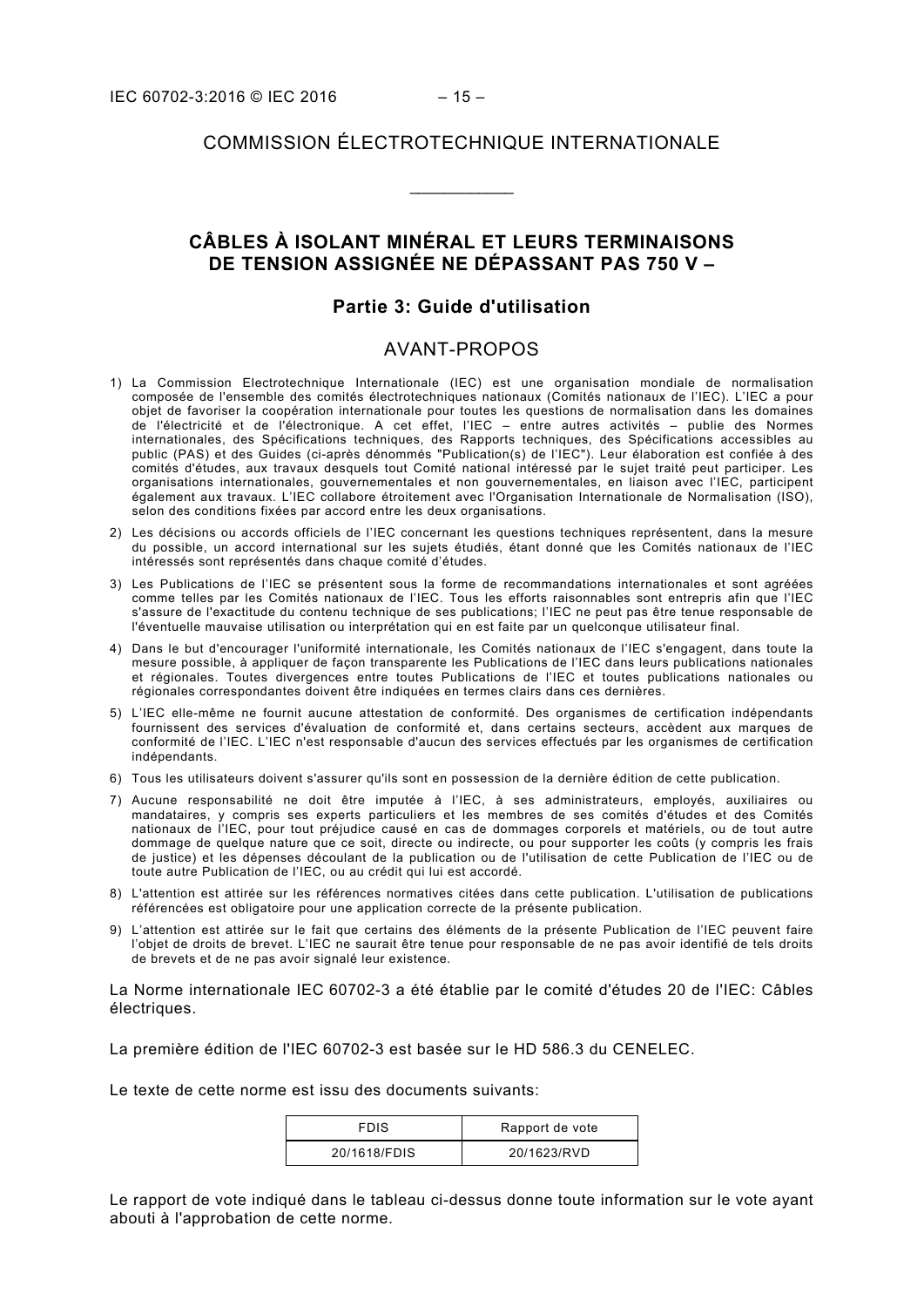Cette publication a été rédigée selon les Directives ISO/IEC, Partie 2.

Une liste de toutes les parties de la série IEC 60702, publiées sous le titre général *Câbles à isolant minéral et leurs terminaisons de tension assignée ne dépassant pas 750 V*, est disponible sur le site web de l'IEC.

Le comité a décidé que le contenu de cette publication ne sera pas modifié avant la date de stabilité indiquée sur le site web de l'IEC sous "http://webstore.iec.ch" dans les données relatives à la publication recherchée. A cette date, la publication sera

- reconduite,
- supprimée,
- remplacée par une édition révisée, ou
- amendée.